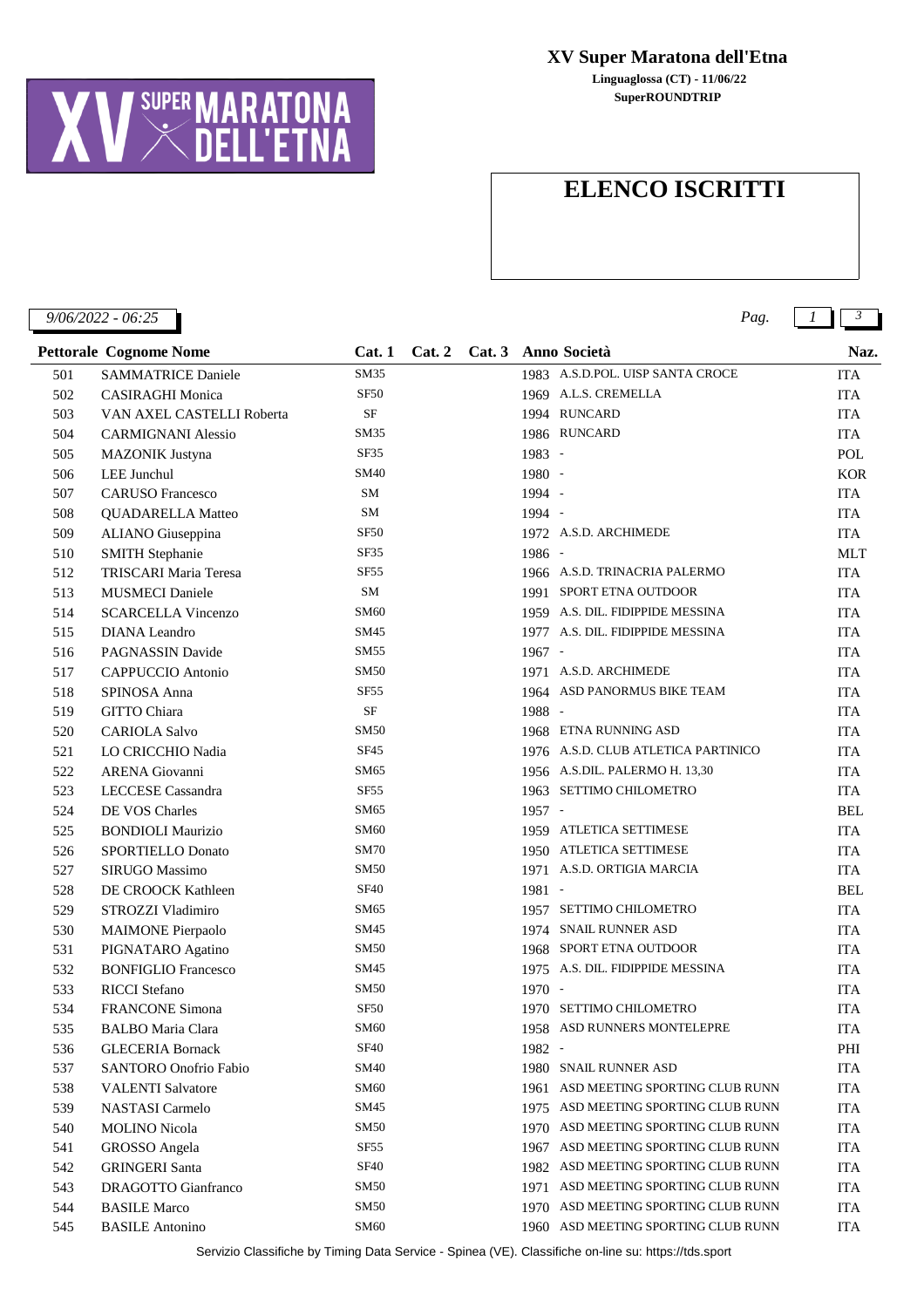*9/06/2022 - 06:25 Pag. 2 3*

|     | <b>Pettorale Cognome Nome</b>     | Cat.1            | Cat.2 |          | Cat. 3 Anno Società                 | Naz.       |
|-----|-----------------------------------|------------------|-------|----------|-------------------------------------|------------|
| 546 | <b>AMICO</b> Antonino             | SM55             |       |          | 1966 ASD MEETING SPORTING CLUB RUNN | <b>ITA</b> |
| 547 | <b>GERBELLE Marco</b>             | SM45             |       |          | 1975 TEAM NO LIMITS                 | <b>ITA</b> |
| 548 | <b>ALIANO</b> Carla               | <b>SF50</b>      |       |          | 1972 A.S.D. ARCHIMEDE               | <b>ITA</b> |
| 549 | FLORIDIA Giancarlo                | SM35             |       | 1985 -   |                                     | <b>ITA</b> |
| 550 | <b>RIZZO</b> Marcello             | <b>SM50</b>      |       |          | 1971 ASD GS ELEUTERO                | <b>ITA</b> |
| 551 | PERRICONE Maria Cristina          | SF45             |       |          | 1975 A.S.D. BARBONI DI LUSSO        | <b>ITA</b> |
| 552 | <b>INDIGENO</b> Andrea            | SM40             |       |          | 1981 ASD NO AL DOPING RAGUSA        | <b>ITA</b> |
| 553 | <b>MARTINI</b> Simone             | <b>SM50</b>      |       |          | 1972 SETTIMO CHILOMETRO             | <b>ITA</b> |
| 554 | <b>ABATE</b> Salvatore            | SM75             |       |          | 1946 A.S. DILETT. G.S.ATL.MAZARA    | <b>ITA</b> |
| 555 | <b>LAMPASONA</b> Gianluca         | <b>SM50</b>      |       |          | 1970 A.S. DILETT. G.S.ATL.MAZARA    | <b>ITA</b> |
| 556 | SCIACCHITANO Nadia                | <b>SF40</b>      |       | 1981     | A.S. DILETT. G.S.ATL.MAZARA         | <b>ITA</b> |
| 558 | <b>MARINO</b> Giuseppe            | <b>SM50</b>      |       |          | 1968 A.S. DILETT. G.S. ATL. MAZARA  | <b>ITA</b> |
| 559 | PISCIOTTA Alessandro              | SM35             |       |          | 1984 ASD RUNNERS MONTELEPRE         | <b>ITA</b> |
| 560 | <b>LATONA</b> Francesca           | <b>SF40</b>      |       |          | 1980 ASD RUNNERS MONTELEPRE         | <b>ITA</b> |
| 561 | MAR'YANA Yaworska                 | <b>SF40</b>      |       |          | 1979 ASD RUNNERS MONTELEPRE         | <b>ITA</b> |
| 562 | <b>INGHILLERI</b> Gaetana         | SF45             |       |          | 1976 ASD RUNNERS MONTELEPRE         | <b>ITA</b> |
| 563 | <b>CUCCHIARA</b> Emanuela         | $\rm{SF}$        |       |          | 1994 ASD RUNNERS MONTELEPRE         | <b>ITA</b> |
| 564 | COLLETTI Nicolò                   | SM60             |       |          | 1960 ASD RUNNERS MONTELEPRE         | <b>ITA</b> |
| 565 | LO CASCIO Rosa                    | SF <sub>55</sub> |       |          | 1965 ASD RUNNERS MONTELEPRE         | <b>ITA</b> |
| 566 | <b>BONO</b> Maria Grazia          | SF45             |       |          | 1974 ASD RUNNERS MONTELEPRE         | <b>ITA</b> |
| 567 | <b>TERRANOVA</b> Provvidenza      | SF55             |       |          | 1963 ASD RUNNERS MONTELEPRE         | <b>ITA</b> |
| 568 | ARCABASCIO Antonella              | <b>SF40</b>      |       |          | 1982 ASD RUNNERS MONTELEPRE         | <b>ITA</b> |
| 569 | SAPIENZA Rossella                 | SF45             |       |          | 1976 ASD RUNNERS MONTELEPRE         | <b>ITA</b> |
| 570 | <b>GAMBINO</b> Francesco          | <b>SM70</b>      |       |          | 1952 ASD RUNNERS MONTELEPRE         | <b>ITA</b> |
| 571 | RICCOBONO Maria                   | <b>SF50</b>      |       |          | 1970 ASD RUNNERS MONTELEPRE         | <b>ITA</b> |
| 572 | <b>ELEONORI</b> Salvatore         | SM55             |       |          | 1964 ASD RUNNERS MONTELEPRE         | <b>ITA</b> |
| 573 | SORRENTINO Calogero               | SM50             |       |          | 1972 A.S.D. MARATHON MONREALE       | <b>ITA</b> |
| 574 | LO IACONO Antonino                | SM55             |       |          | 1965 A.S.D. MARATHON MONREALE       | <b>ITA</b> |
| 575 | <b>GIALLOMBARDO Alessio</b>       | SM40             |       | 1979     | A.S.D. MARATHON MONREALE            | <b>ITA</b> |
| 576 | <b>BELMONTE Calogero</b>          | SM55             |       |          | 1965 A.S.D. MARATHON TEAM CANICATTI | <b>ITA</b> |
| 577 | CALABRO' Aurora                   | <b>SF50</b>      |       |          | 1972 A.S.D. MARATHON TEAM CANICATTI | <b>ITA</b> |
| 578 | <b>CURTO Raimondo</b>             | <b>SM50</b>      |       |          | 1970 A.S.D. MARATHON TEAM CANICATTI | <b>ITA</b> |
| 579 | <b>FERRO</b> Maurizio             | SM55             |       |          | 1966 A.S.D. MARATHON TEAM CANICATTI | <b>ITA</b> |
| 580 | LA LOMIA Laura                    | <b>SF40</b>      |       |          | 1982 A.S.D. MARATHON TEAM CANICATTI | <b>ITA</b> |
| 581 | LO GIUDICE Calogero               | SM55             |       |          | 1964 A.S.D. MARATHON TEAM CANICATTI | <b>ITA</b> |
| 582 | <b>MARTINES</b> Riccardo          | <b>SM50</b>      |       |          | 1971 A.S.D. MARATHON TEAM CANICATTI | <b>ITA</b> |
| 583 | RACALBUTO Giuseppe                | SM45             |       |          | 1977 A.S.D. MARATHON TEAM CANICATTI | <b>ITA</b> |
| 584 | <b>TESTA Salvatore</b>            | SM55             |       |          | 1967 A.S.D. MARATHON TEAM CANICATTI | <b>ITA</b> |
| 585 | <b>TERRANA</b> Diego              | SM40             |       |          | 1980 A.S.D. MARATHON TEAM CANICATTI | <b>ITA</b> |
| 586 | ALAIMO Giovanna                   | SF <sub>45</sub> |       |          | 1973 A.S.D. MARATHON TEAM CANICATTI | <b>ITA</b> |
| 587 | LA LICATA Guglielmo               | <b>SM50</b>      |       |          | 1972 A.S.D. MARATHON TEAM CANICATTI | <b>ITA</b> |
| 588 | PANTANO Giovanni                  | SM55             |       |          | 1965 A.S.D. MARATHON TEAM CANICATTI | <b>ITA</b> |
| 589 | RAPPA Fulvia                      | SF <sub>55</sub> |       |          | 1965 A.S.D. MARATHON TEAM CANICATTI | <b>ITA</b> |
| 590 | MIGLIORE Maria Rita               | SF <sub>45</sub> |       |          | 1975 A.S.D. MARATHON TEAM CANICATTI | <b>ITA</b> |
| 591 | <b>MANGIA Marcello</b>            | SM55             |       |          | 1963 G.S. DIL. VERGINE MARIA PA     | <b>ITA</b> |
| 592 | PICAS Luis                        | SM45             |       | $1975 -$ |                                     | <b>ESP</b> |
| 593 | <b>CUPPONE Massimo</b>            | <b>SM50</b>      |       |          | 1971 ETNA RUNNING ASD               | <b>ITA</b> |
| 594 | LO PRESTI Giuseppe Antonio        | SM               |       |          | 1992 ASD MTB ITALIA                 | <b>ITA</b> |
| 595 | <b>SOLE</b> Alessandro            | SM40             |       |          | 1980 A.S. DIL. MARATHON MISILMERI   | <b>ITA</b> |
| 596 | <b>BONANNO</b> Angelita           | <b>SF40</b>      |       |          | 1978 A.S. DIL. MARATHON MISILMERI   | <b>ITA</b> |
| 597 | <b>HERMEL</b> Stephanie           | <b>SF40</b>      |       |          | 1980 LC BREISGAU                    | <b>GER</b> |
| 598 | <b>BECCARIAS Fabrizio</b>         | <b>SM40</b>      |       | 1978 -   |                                     | <b>ITA</b> |
| 599 | <b>TROVATO Candeloro Giuseppe</b> | SM55             |       |          | 1967 ASD DUILIA BARCELLONA P.G.     | <b>ITA</b> |
| 600 | MONTELEONE Leila                  | <b>SF50</b>      |       |          | 1971 A.S.DIL. PALERMO H. 13,30      | <b>ITA</b> |
| 602 | <b>COMANDE' Carlo</b>             | SM45             |       | 1973 -   |                                     | <b>ITA</b> |
| 603 | <b>MASSIMO Romiti</b>             | SM55             |       |          | 1967 DUE PONTI SRL                  | <b>ITA</b> |
| 604 | NOSENGO Maria                     | <b>SF50</b>      |       |          | 1969 SETTIMO CHILOMETRO             | <b>ITA</b> |